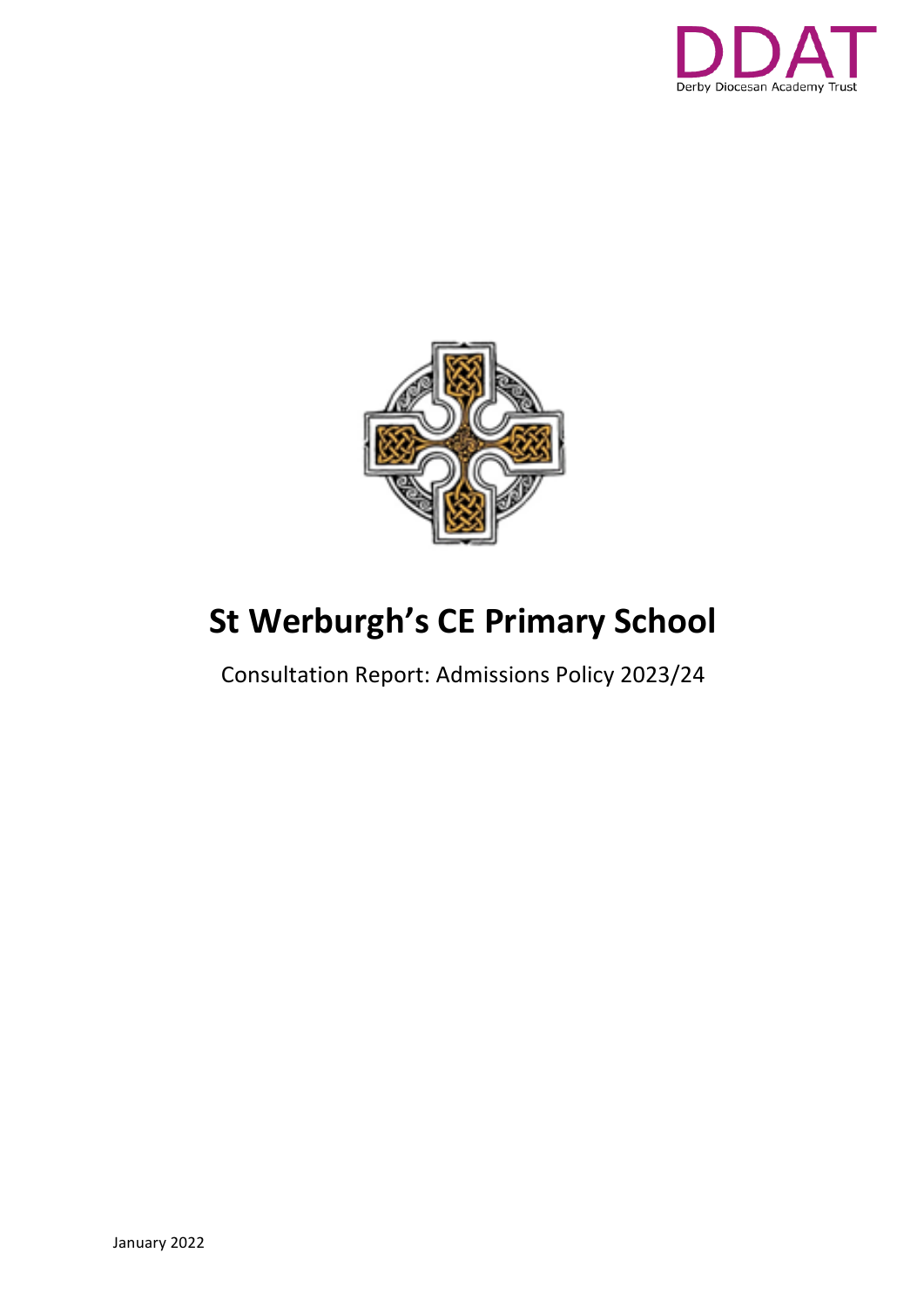

### **Purpose of Consultation Activity**

Following the publication of the updated School Admissions Code (2021), a consultation on the 2023/24 admissions policy commenced to ensure compliance. It is also a requirement for all schools to consult on their admissions policy every 7 years (whether or not there are changes), therefore a decision was made by DDAT to align all member schools to ensure this is completed.

#### Consultation Requirements and Relevant section(s) of School Admissions Code (2021):

1.45 When changes are proposed to admission arrangements, all admission authorities must consult on their admission arrangements (including any supplementary information form) that will apply for admission applications the following school year. Where the admission arrangements have not changed from the previous year there is no requirement to consult, subject to the requirement that admission authorities must consult on their admission arrangements at least once every 7 years, even if there have been no changes during that period.

**1.46** Consultation must last for a minimum of 6 weeks and must take place between 1 October and 31 January in the determination year.

**1.47** Admission authorities must consult with:

a) parents of children between the ages of two and eighteen:

b) other persons in the relevant area who in the opinion of the admission authority have an interest in the proposed admissions;

c) all other admission authorities within the relevant area (except that primary schools need not consult secondary schools);

d) whichever of the governing body and the local authority is not the admission authority; e) any adjoining neighbouring local authorities where the admission authority is the local authority;

f) in the case of schools designated with a religious character, the body or person representing the religion or religious denomination

**1.48** For the duration of the consultation period, the admission authority must publish a copy of their full proposed admission arrangements (including the proposed PAN) on the school's website or its own website (in the case of a local authority) together with details of where comments may be sent and the areas on which comments are not sought. Admission authorities **must** also send, upon request, a copy of the proposed admission arrangements to any of the persons or bodies listed above inviting comment. Failure to consult effectively may be grounds for subsequent complaints and appeals.

#### **Consultation Activity Undertaken**

In accordance with statutory DfE guidance, the consultation ran for a minimum of six weeks commencing on 15th October 2021 and was extended to end on 7th January 2022. In line with section 1.47 of the School Admissions Code (2021), the following consultation activities were completed:

| Stakeholder(s) | Method                 | <b>Date Completed</b>       |  |  |  |
|----------------|------------------------|-----------------------------|--|--|--|
| General        | A copy of the proposed | Published on school website |  |  |  |
|                | admissions policy was  | $29/11/21$ .                |  |  |  |
|                | added to the school    |                             |  |  |  |
|                | website. The           |                             |  |  |  |
|                | webpage included an    |                             |  |  |  |

and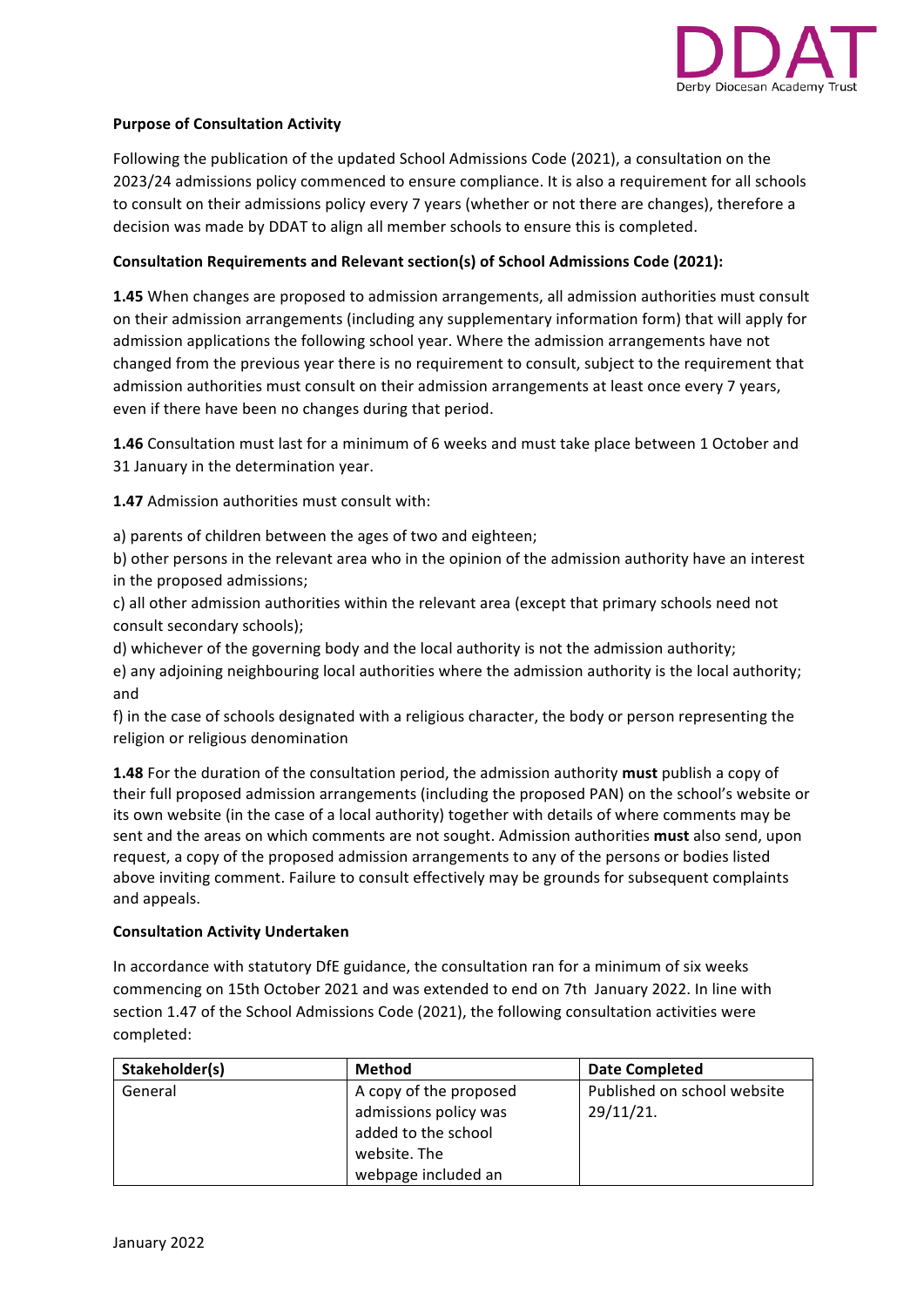

|                                                                                                                                                     | outline of the changes, the<br>proposed date when changes<br>will take effect, a full copy of<br>the proposed policy, and clear<br>instructions on how to provide<br>a response and/or<br>feedback. |                                                                                                                                                                                                                                                         |
|-----------------------------------------------------------------------------------------------------------------------------------------------------|-----------------------------------------------------------------------------------------------------------------------------------------------------------------------------------------------------|---------------------------------------------------------------------------------------------------------------------------------------------------------------------------------------------------------------------------------------------------------|
| Parents/Carers                                                                                                                                      | Letter sent to parents/carers<br>with<br>children currently at St<br>Werburgh's Primary School<br>Letter sent to prospective<br>parents/carers via feeder<br>schools/settings.                      | Letter to parents/carers of<br>students at St Werburgh's<br>Primary School distributed by<br>school on 29/11/2021.                                                                                                                                      |
| All other admission<br>authorities within the relevant<br>area (except that<br>primary schools need not<br>consult secondary schools)               | Letter sent to Primary<br>Academies/Academy Trusts in<br>area.                                                                                                                                      | Derby City Council completed<br>on 15/10/21.                                                                                                                                                                                                            |
| Whichever of the<br>governing body and the local<br>authority who are not the<br>admission authority                                                | Letter sent to Derbyshire<br><b>County Council Admissions</b><br>Dept.                                                                                                                              | <b>Email sent to Admissions</b><br>Department at Derby City<br>Council on 02/12/2021.                                                                                                                                                                   |
| Any adjoining neighbouring<br>local authorities where<br>the admission authority is the<br>local authority                                          | Letter to adjoining Local<br><b>Authorities Admissions</b><br>Depts.                                                                                                                                | N/A                                                                                                                                                                                                                                                     |
| In the case of schools<br>designated with a religious<br>character, the body or person<br>representing the religion or<br>religious<br>denomination | Letter to Derby Diocese and<br>Parishes.<br>Derby Diocese Diocesan<br>Director of Education (DDE)                                                                                                   | Email sent to Carolyn Lewis<br>(DDE) on 15/10/21 to invite<br>initial feedback on template<br>policy.<br>Email sent to Carolyn Lewis to<br>invite formal feedback as part<br>of consultation on<br>10/12/2021.<br>Letter to parishes sent<br>06/12/2021 |

## **Consultation Responses**

Following early feedback from the Diocese of Derby, the original admissions policy presented for consultation was shortened. This was to ensure the policy was focussed and accessible to all stakeholders. 

Additionally, as part of the wider DDAT consultation, feedback was received from Derbyshire County Council which led to updates in wording being implemented to ensure clarity regarding the process for in-year admissions.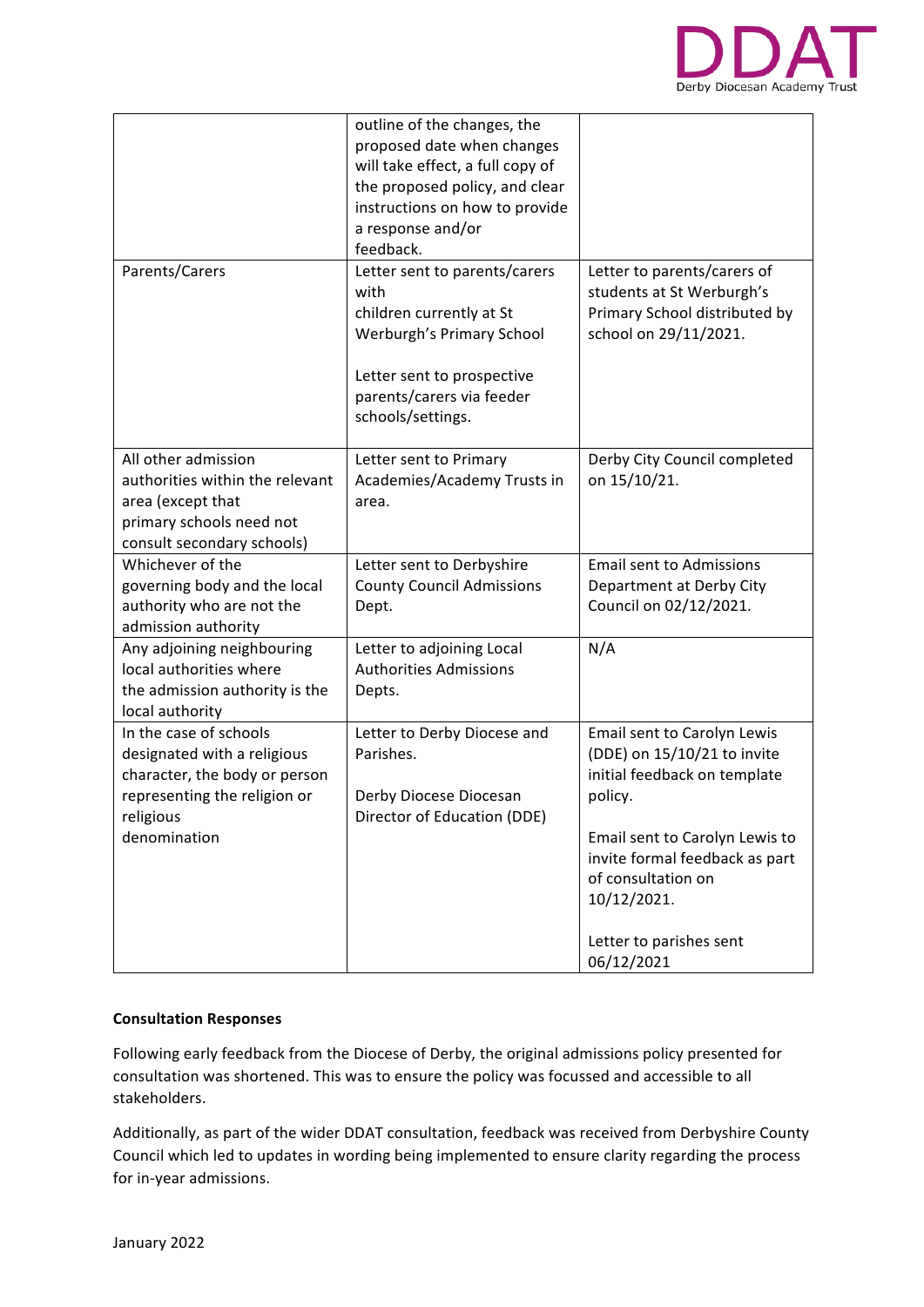

The draft St Werburgh's CE Primary School Admissions Policy for 2023/24 was updated throughout in line with the feedback received and is now presented to Governors for final approval and determination alongside this report.

Following determination by  $28^{th}$  February 2022, a full copy of the admissions policy will be sent to the Local Authority, Diocese of Derby, and will be published in full on the school website. This will be completed by 15<sup>th</sup> March 2022.